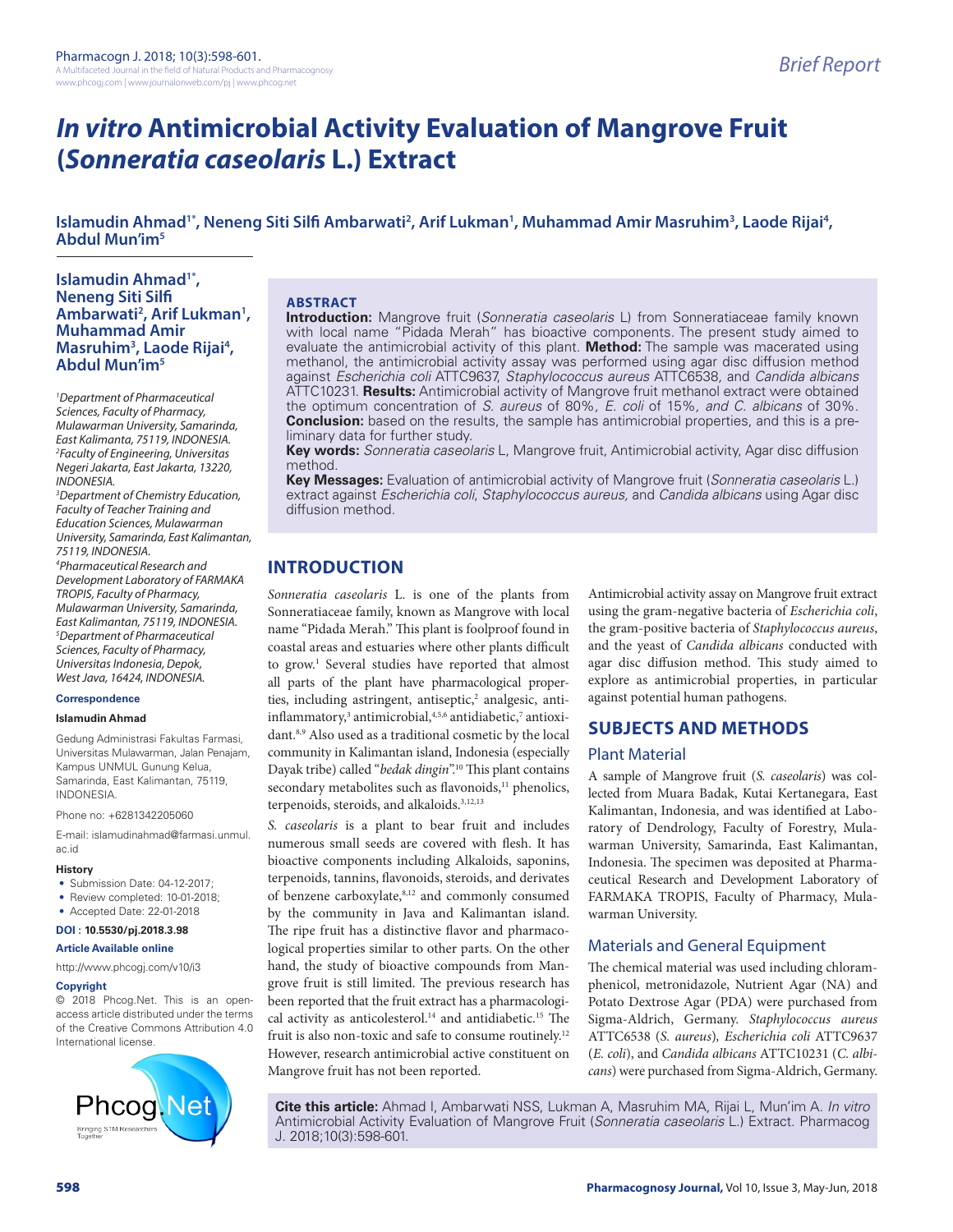Aqua demineralization (Agua DM), methanol, and NaCl 0.9% dilution were obtained from PT SmartLab Indonesia, Indonesia. The equipment was utilized, such us rotary evaporator (Stuart), Waterbath (Wisebath), autoclave (Tomy SX-700), Oven (Mammet), incubator (Mammet), Petri Dishes (Normax), Laminar Air Flow (LAF) (Nuarie NU-126-400 E), Vernier calipers, and maceration equipment.

#### Extraction Process

The extraction process performed using a conventional method based on some the literature,<sup>16,17,18</sup> with slight modification. Briefly, the dried fruit (420 g) was macerated (three times) using 2 L methanol for 24 h and was filtered to separate the extract solution and residue. The extract solution was evaporated to got dry extract. The extract was dry-stored (44.15 g) in sterile Eppendorf at a cold temperature until further used.

#### Antimicrobial Assay

An antimicrobial test using Agar disc diffusion method<sup>4,17,19,20</sup> against *E. coli*, *S. aureus,* and *C. albicans*. Briefly, The bacterial and yeast suspension were diluted at 1:40 and 1:20, respectively. The dilution suspension of 0.02 mL was mixed with 10 ml of medium NA and PDA in Petri, homogenized, and waited to form the semi-solid medium. The Paper discs (with a diameter of 6 mm, Whatman) were dipped into the test solution extracts and silenced for a moment, then laid on the surface of the solid medium NA and PDA, and incubated at 37°C for 24 h. The negative control using distilled water, whereas the positive control using chloramphenicol (antibacterial) and metronidazole (antifungal). The antimicrobial activity was calculated by the area of total/partial inhibition zone.

# **RESULTS**

Antimicrobials are compounds that used to inhibit or kill microbial growth. Microbes were employed in this study including gram-positive bacteria of *S. aureus*, gram-negative bacteria of *E. coli*, and the yeast of *C. albicans* using agar disc diffusion method. The antimicrobial activity of fruit extracts Mangrove indicated by their inhibition zone which is an area of bright or turbid influenced by the extracts that are not covered by the microbes. Further zones are measured in diameter are formed by using a micrometer screw.

The concentration of fruit extracts mangrove was utilized in this study include *S. aureus* (60%, 70%, 80% and 90%), *E. coli* (5%, 10%, 15% and 20%), and 0.025% chloramphenicol a positive control. Whereas *C. albicans* was used at 20%, 25%, 30% and 35%, and 0.15% metronidazole as a positive control (can be seen in Figure 1).

As can be seen in Figure 2, showed the antimicrobial activity of Mangrove fruit extract against the bacteria of *E. coli*, which was characterized by the total/partial inhibition zone around the paper disc. The highest total/ partial inhibition zone was at a concentration of 15%, while at 20% has decreased.

In Figure 3 demonstrated the antimicrobial activity of mangrove fruit extracts against *S. aureus* which was characterized by the partial inhibition zone at a concentration from 10% to 50% and the total inhibition zone at a level from 60% to 90%. The highest and optimum the total inhibition zone was at 80%.

The antimicrobial activity of Mangrove fruit extract to *C. albicans* yeast presented in Figure 4 and marked by the total inhibition zone around the paper disc*.* The highest and optimum of antimicrobial activity was demonstrated at 30%.

#### **DISCUSSION**

Differences in the ability of the Mangrove fruit extract in providing antimicrobial activity based on the difference of the cell wall structure, where the yeast has no cell wall, while opposite in the bacteria. In the



**Figure 1:** Antimicrobial activity test of Mangrove fruit extract (A) and positive control (B) against (1) *E. coli*, (2) *S. aureus*, and (3) *C. albicans.*



**Figure 2:** Antimicrobial activity of Mangrove fruit extract against *E. coli.*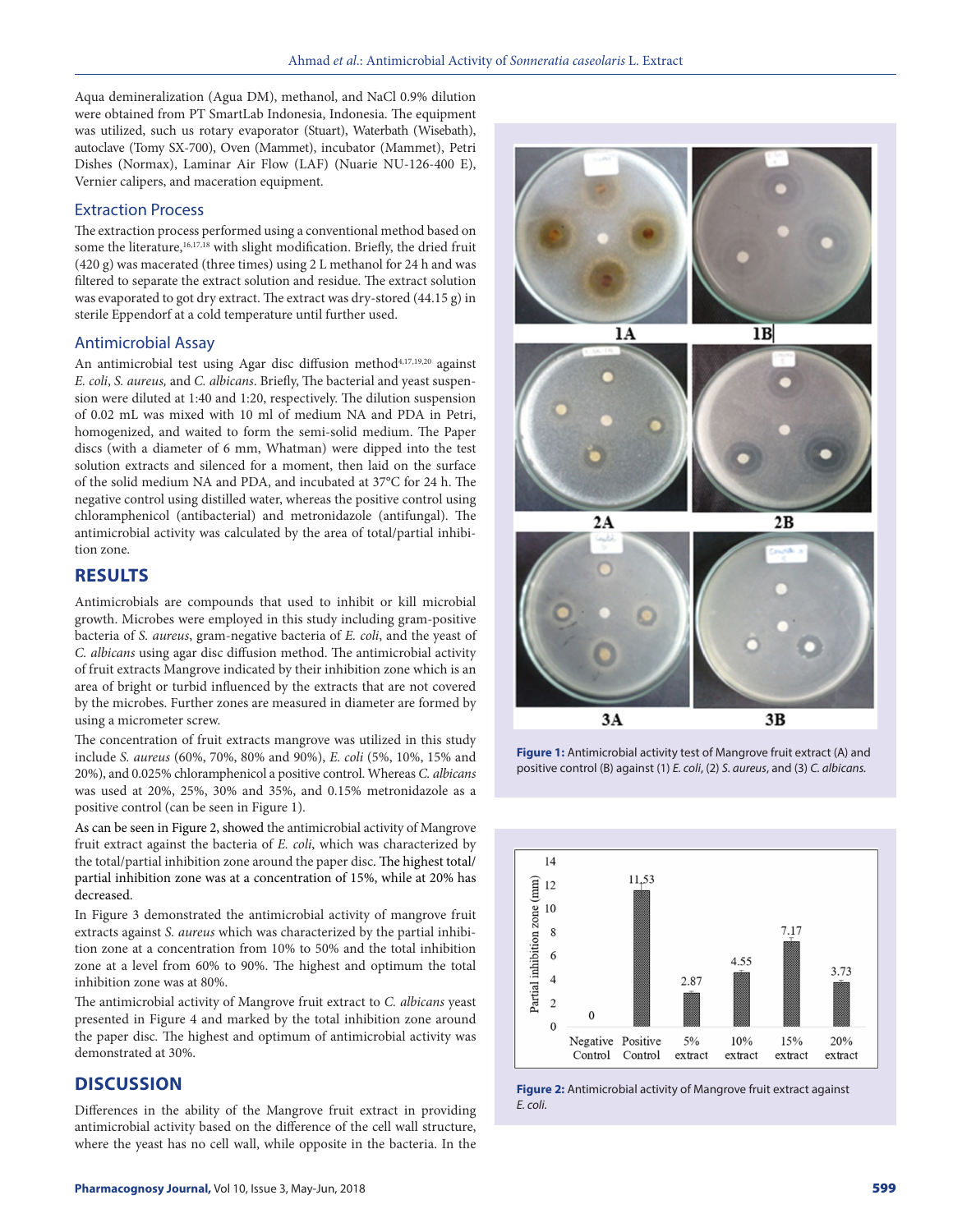

**Figure 3:** Antimicrobial activity of Mangrove fruit extract on *S. aureus.*



**Figure 4:** Antimicrobial activity of Mangrove fruit extract against *C. albicans*.

bacteria requires a high concentration compared to the yeast in providing the inhibition zone, where the cell wall of bacteria consists peptidoglycan which serves as additional protection from external influences. Also, it also helps to prevent rupture of the cells by osmotic pressure on the hypotonic environment. The cell walls of gram-positive bacteria are composed of a single layer of relatively thicker peptidoglycan, while the gram-negative bacteria consisting of two layers, namely the outer layer (contains lipopolysaccharide and protein) and the inner layer including the thin peptidoglycan. Also, differences in the ability of Mangrove fruit extracts inhibit or kill the growth of microbes may be caused by sensitivity to antimicrobial compounds contained in extracts, wherein the constituent is more sensitive to the yeast and the gram-negative bacteria compared to the gram-positive bacteria. Microbial growth influenced by several factors include (1) the osmotic pressure difference inside and outside the cell, (2) the cell membrane damage due to irritation, (3) changes in pH, and (4) the cell fluid diffusion.<sup>17,19-22</sup>

The decreased power of inhibition zone at the highest concentration of the possibility because of the rate of diffusion of active substances. In general, the diameter of inhibition zone tends to increase proportionately to the increasing level of the extract but does not occur in this extract. It is due to the growing concentration of the extract also enhance the viscosity of a sample which affects the absorption of the extract through the paper disc and diffusion of the extract on medium.

# **CONCLUSION**

Based on the above results, the mangrove fruit extracts have antimicrobial activity; mainly the compound is more sensitive to *C. albicans* and *S. aureus* compared to *E. coli*. The results of this study are preliminary data, and further research focused on the identification and isolation of compounds responsible as an antimicrobial.

## **ACKNOWLEDGEMENT**

Authors are grateful to Dean Faculty of Pharmacy and Head Laboratory of Pharmaceutical Research and Development FARMAKA TROPIS, Faculty of Pharmacy, Mulawarman University for their support and the facility in this study.

### **CONFLICT OF INTEREST**

We declared that we have no conflict of interest

#### **ABBREVIATONS USED**

*S. caseolaris; Sonneratia caseolaris* L, NA; nutrient agar, PDA; potato dextrose agar, LAF; laminar air flow, *S. aureus; Staphylococcus aureus*  ATTC6538*, E. coli; Escherichia coli* ATTC9637, *C. albicans; Candida albicans* ATTC10231, °C; degree Celsius

#### **REFERENCES**

- 1. Rani PU, Sandhyarani K, Vadlapudi V, Sreedhar B. Bioefficacy of a mangrove plant, *Sonneratia caseolaris* and a mangrove associate plant, *Hibiscus tiliaceus*  against certain agricultural and stored product pests. J Biopest. 2015;8(2):98-106.
- 2. Ghani A. Medicinal Plants of Bangladesh with Chemical Constituents and Uses. Second Edi. Dhaka: Asiatic Society of Bangladesh; 1998.
- 3. Bandaranayake W. Bioactive compounds and chemical constituent of Mangrove plants. Wetl Ecol Manag. 2002;10(6):421-52.
- 4. Buatong J, Phongpaichit S, Rukachaisirikul V, Sakayaroj J. Antimicrobial activity of crude extracts from mangrove fungal endophytes. World J Microbiol Biotechnol. 2011;27(12):3005-8.
- 5. Tian M, Dai H, Li X, Wang B. Chemical constituents of marine medicinal mangrove plant *Sonneratia caseolaris*. Chinese J Oceanol Limnol. 2009;27(2):288-96.
- 6. Simlai A, Rai A, Mishra S, Mukherjee K, Roy A. Antimicrobial and antioxidative activities in the bark extracts of *Sonneratia caseolaris*, A mangrove plant. Excli J. 2014;13:997-1010.
- 7. Das SK, Samantaray D, Patra JK, Samanta L, Thatoi H. Antidiabetic potential of mangrove plants: a review. Front Life Sci. 2016;9(1):75-88.
- 8. Varghese J, Belzik N, Nisha A, Remi S, Silvipriya K. Pharmacognostical and phytochemical studies of a mangrove (*Sonneratia caseolaris* L.) from Kochi of Kerala State in India. J Pharm Res. 2010;3(11):2625-7.
- 9. Bunyapraphatsara N, Jutiviboonsuk A, Sornlek P, Therathanathorn W, Aksornkaew S, Fong HHS, *et al*. Pharmacological studies of plants in the mangrove forest. Thai J Phytopharm. 2003;10(2):1-2.
- 10. Arung ET, Kuspradini H, Kusuma IW, Bang TH, Yamashita S, Katakura Y, *et al*. Effects of the isolated compound from *Sonneratia caseolaris* leaf: A validation of traditional utilization by melanin biosynthesis and antioxidant assays. J Appl Pharm Sci. 2015;5(10):39-43.
- 11. Sadhu S, Ahmed F, Ohtsuki T, Ishibashi M. Flavonoids from *Sonneratia caseolaris*. J Nat Med. 2006;60(3):264-5.
- 12. Jariyah, Widjanarko SB, Yunianta, Estiasih T. Phytochemical and acute toxicity studies of ethanol extract from Pedada (*Sonneratia caseolaris*) fruit flour (PFF). Int Journal Adv Sci Eng Inf Technol. 2015;5(2):95-8.
- 13. Jariyah, Azkiyah L, Widjanarko S, Estiasih T, Yuwono S, Yunianta. Hypocholesterolemic effect of Pedada (*Sonneratia caseolaris*) fruit flour in Wistar Rats. Int J Pharm Tech Res. 2013;5(4):1619-27.
- 14. Simlai A, Roy A. Biological activities and chemical constituents of some mangrove species from Sundarban estuary: An overview. Phcog Rev. 2013;7:170-8
- 15. Jariyah, Widjanarko S, Estiasih T, Yunianta. Hyglycemic effect of Pedada (*Sonneratia caseolaris*) fruit flour (PFF) in Alloxan-Induced diabetic Rats. Int J PharmTech Res. 2014;7(1):31-40.
- 16. Ahmad I, Yanuar A, Mulia K, Mun'im A. Application of ionic liquid based microwave-assisted extraction of the secondary metabolite from *Peperomia pellucida* (L) Kunth. Pharmacogn J. 2017;9(2):227-34. doi:10.5530/pj.2017.2.38.
- 17. Shamsuddin AA, Najiah M, Suvik A, Azariyah MN, Kamaruzzaman BY, Effendy AW, *et al*. Antibacterial properties of selected mangrove plants against Vibrio species and its cytotoxicity against *Artemia salina*. World Appl Sci J.